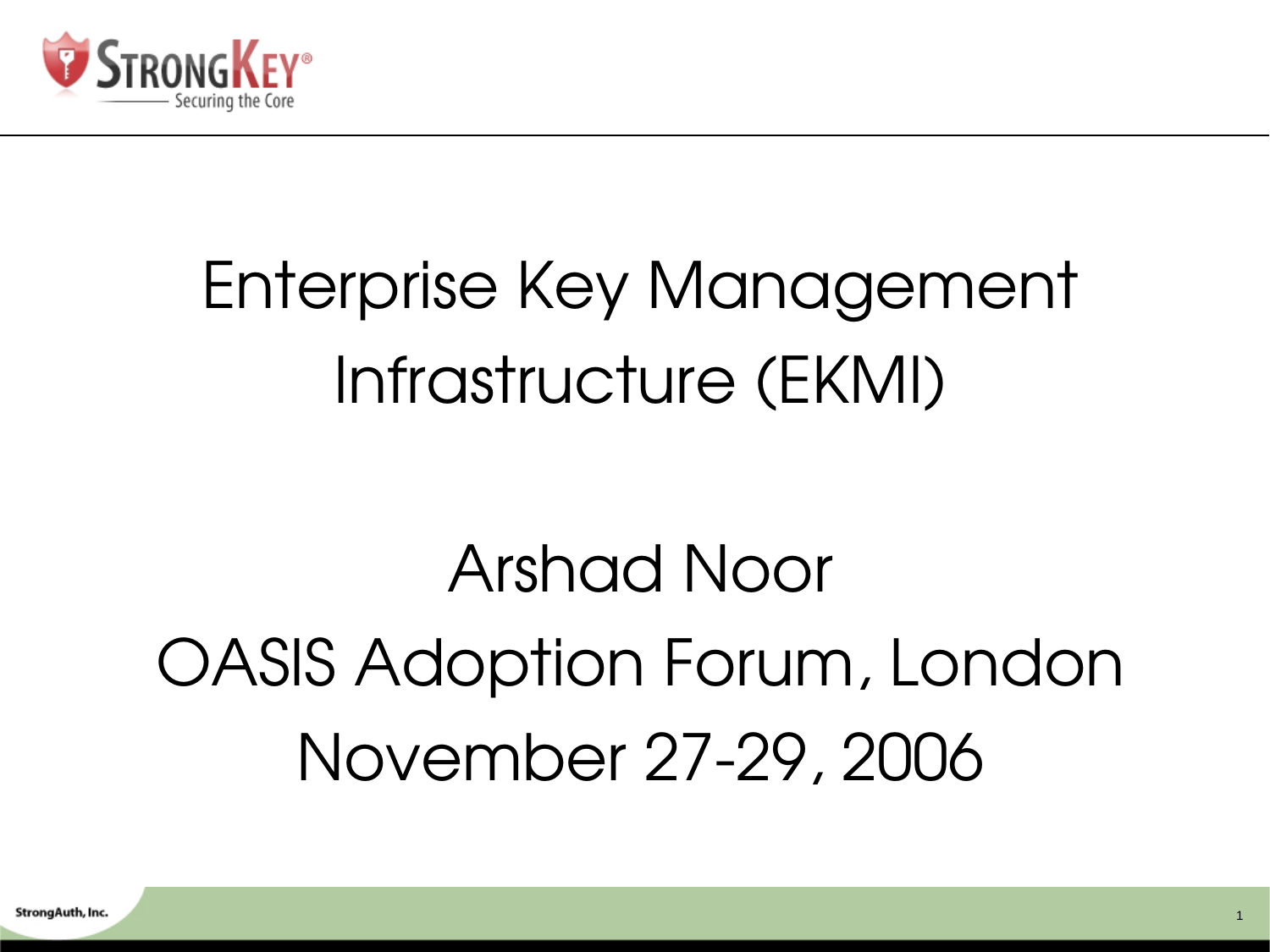

- Payment Card Industry Data Security Standard
- HIPAA, GLBA, CA (+ 33 US States) SB-1386
- EU Data Protection Directive (Article 16)
- Staying in business ChoicePoint, Cardsystems
- Avoiding fines ChoicePoint \$15M
- Avoiding negative publicity
	- Intuit, BofA, Wells Fargo, HSBC, Lexis-Nexis, Ralph Lauren, DSW, University of California (LA, SD, Berkeley, Davis), US Veterans Administration, etc.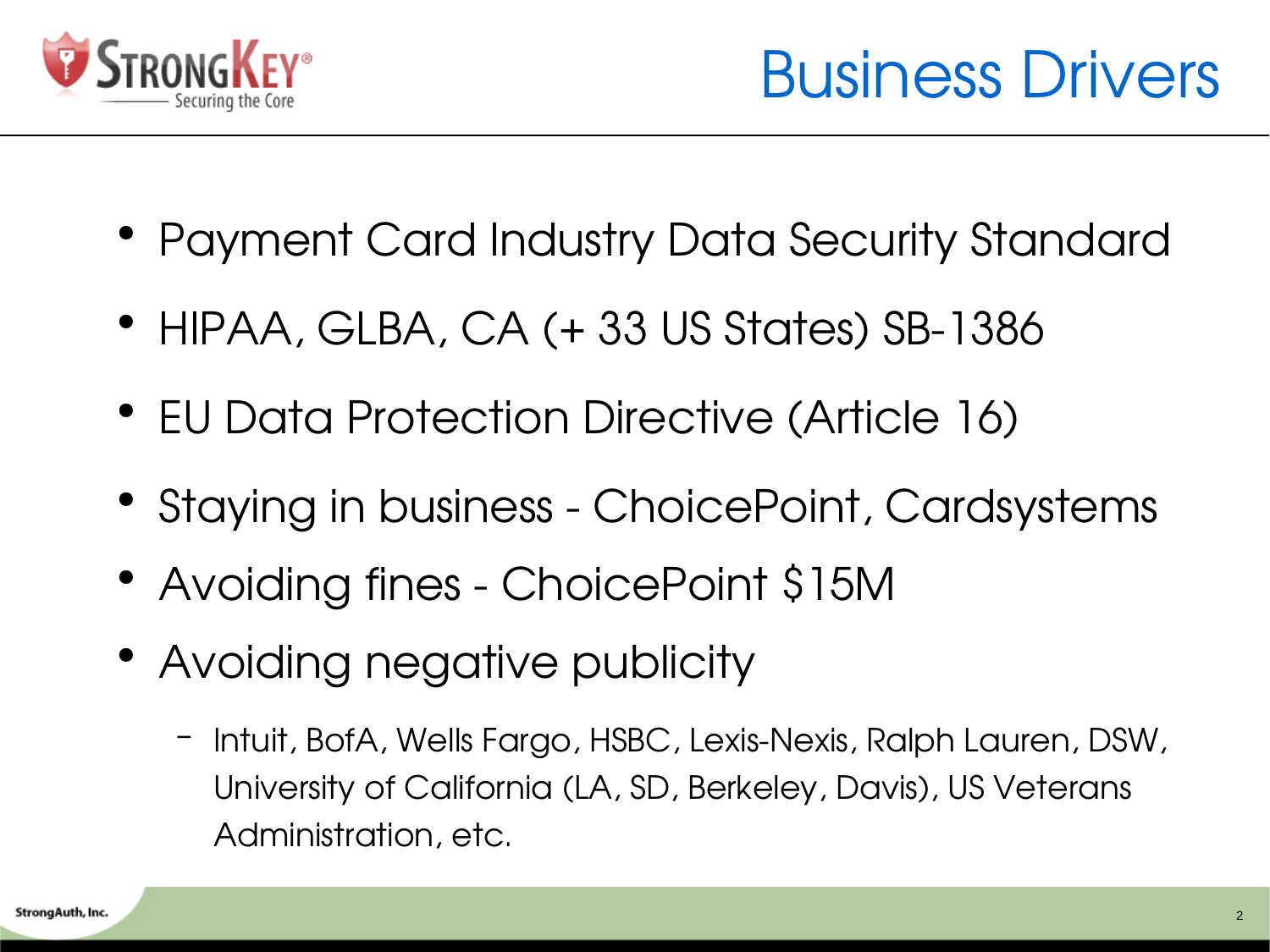

Encryption Layers

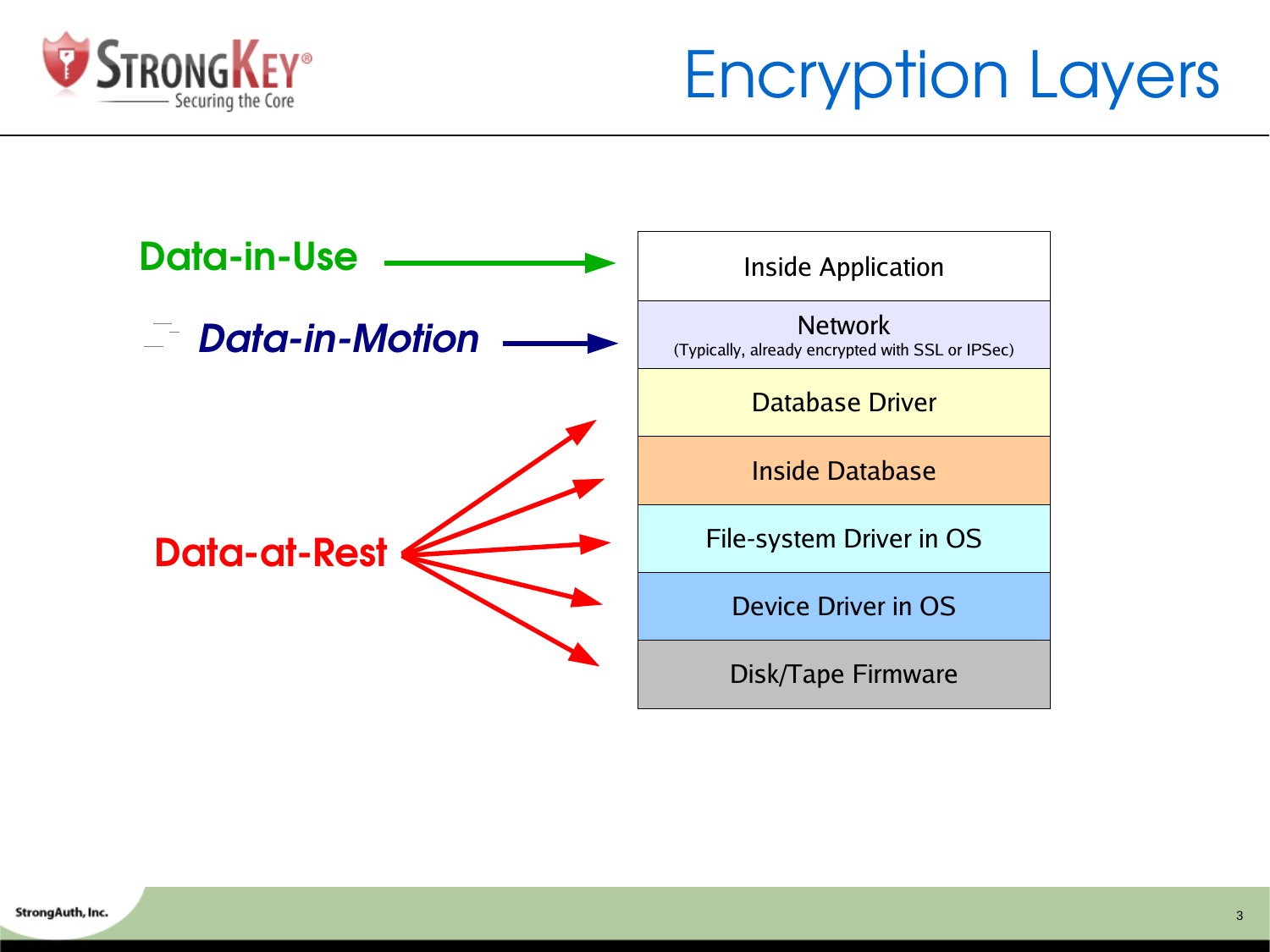

#### Exposure-Spread

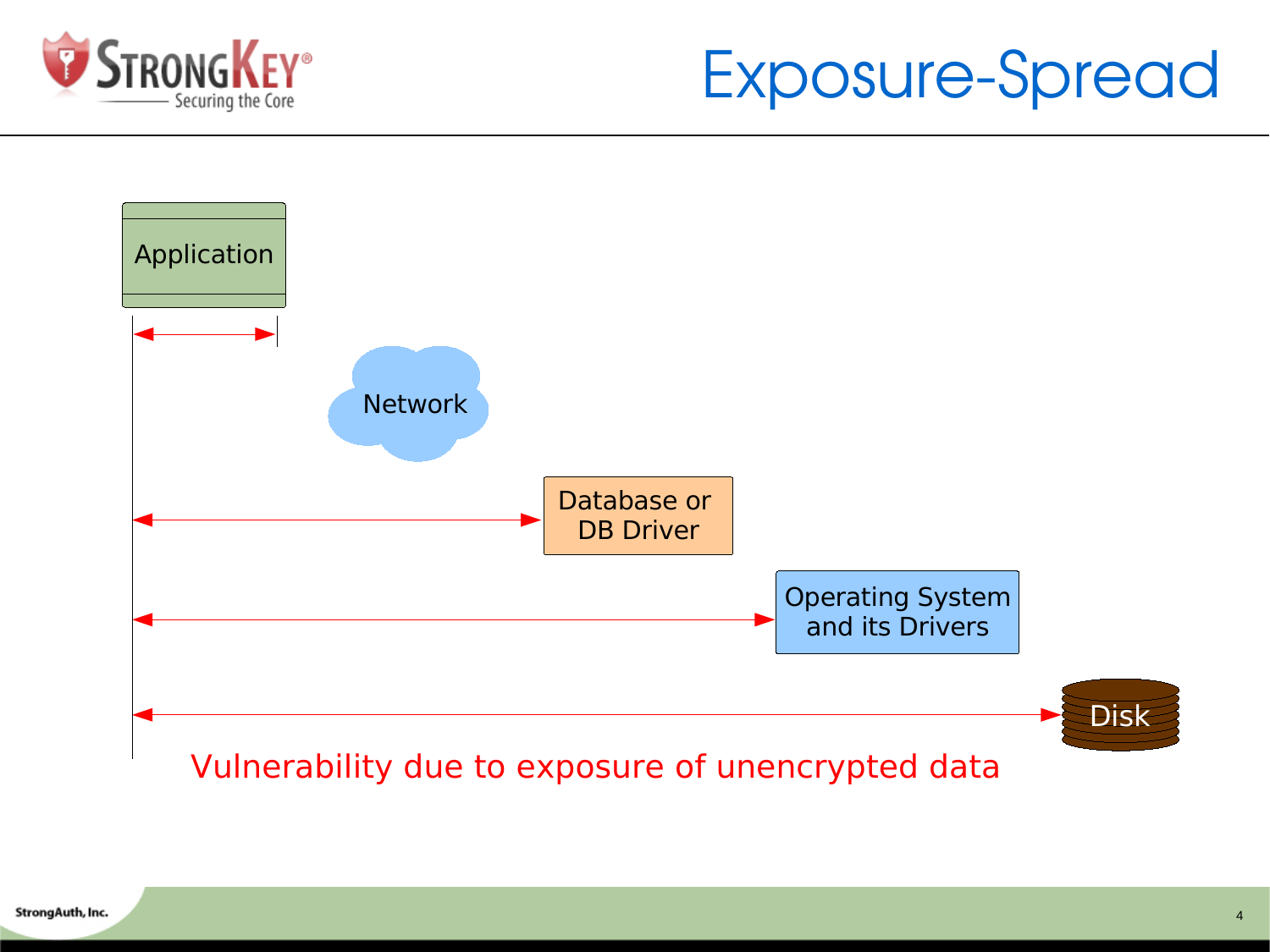

### Choices for encryption

| <b>Encryption Location</b>            | <b>Pros</b>                                                                                  | Cons                                                                                               | <b>Notes</b>                                          |
|---------------------------------------|----------------------------------------------------------------------------------------------|----------------------------------------------------------------------------------------------------|-------------------------------------------------------|
| Application                           | 1) Secure everywhere<br>2) Encrypt only once<br>3) Database independent<br>4) OS independent | a) Must modify application<br>b) Must modify DB schema                                             | Needs key management for<br>each application          |
| Database Driver (ODBC,<br>JDBC, etc.) | 1) Transparent to application<br>2) OS independent                                           | a) Secure only past DB driver<br>b) Needs network protection<br>c) Must modify DB schema           | Needs key management for<br>each type of DB driver    |
| <b>Inside Database</b>                | 1) Transparent to application<br>2) OS independent                                           | a) Secure only inside database<br>b) Needs network protection<br>c) Must modify DB schema          | Needs key management for<br>each type of database     |
| Driver for files in OS                | Transparent to database and<br>application                                                   | a) Secure only inside OS driver<br>b) Needs network protection                                     | Needs key management for<br>each type of OS           |
| Driver for disks in OS                | Transparent to database and<br>application                                                   | a) Secure only inside OS driver<br>b) Needs network protection<br>c) Needs protection outside disk | Needs key management for<br>each type of OS           |
| Firmware in disks and<br>tape drives  | Transparent to database, ap-<br>plication and OS                                             | a) Secure only on disk or tape<br>b) Needs protection outside the<br>disk or tape                  | Needs key management for<br>each type of disk or tape |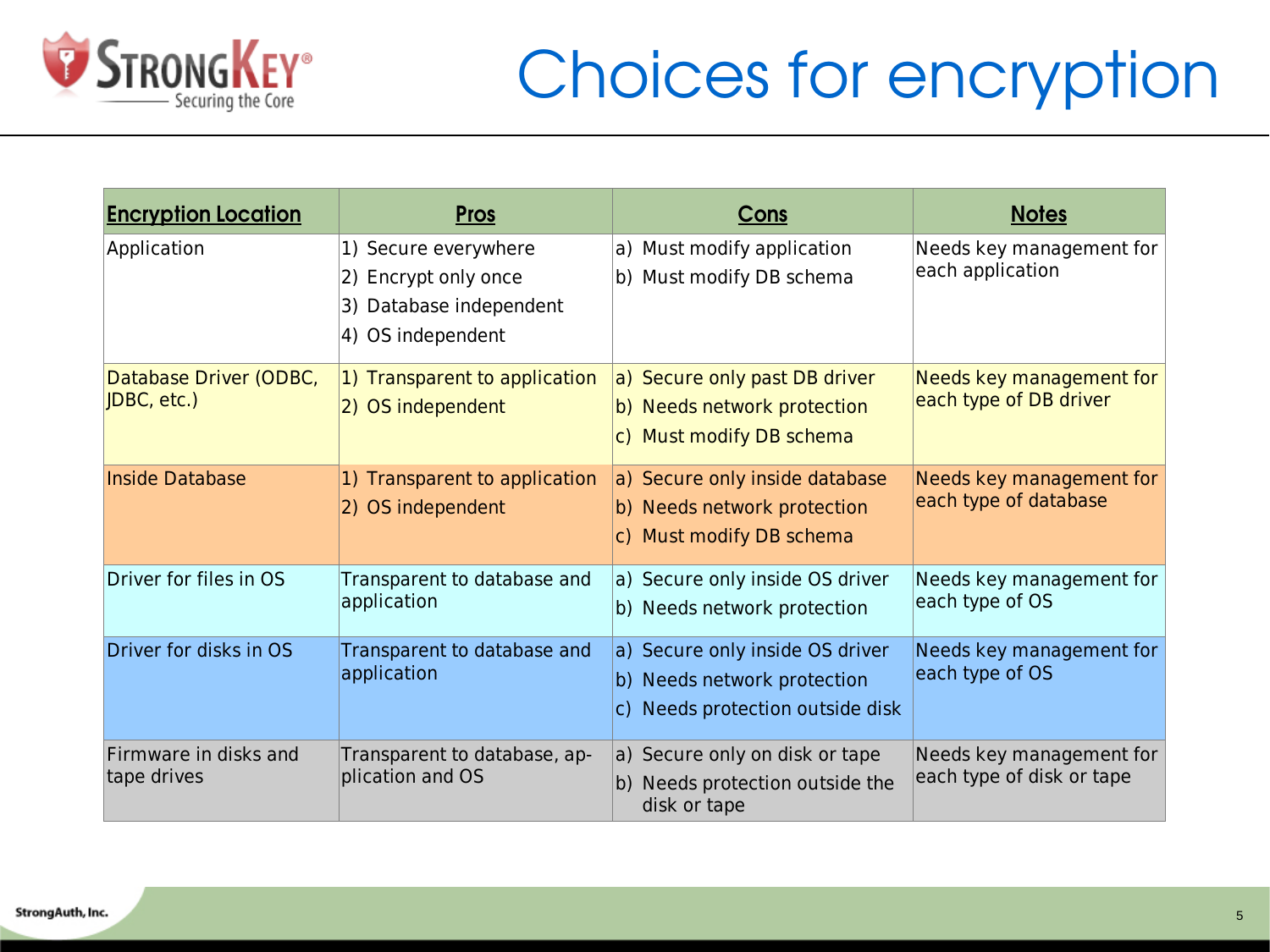

#### Key Management Silos...

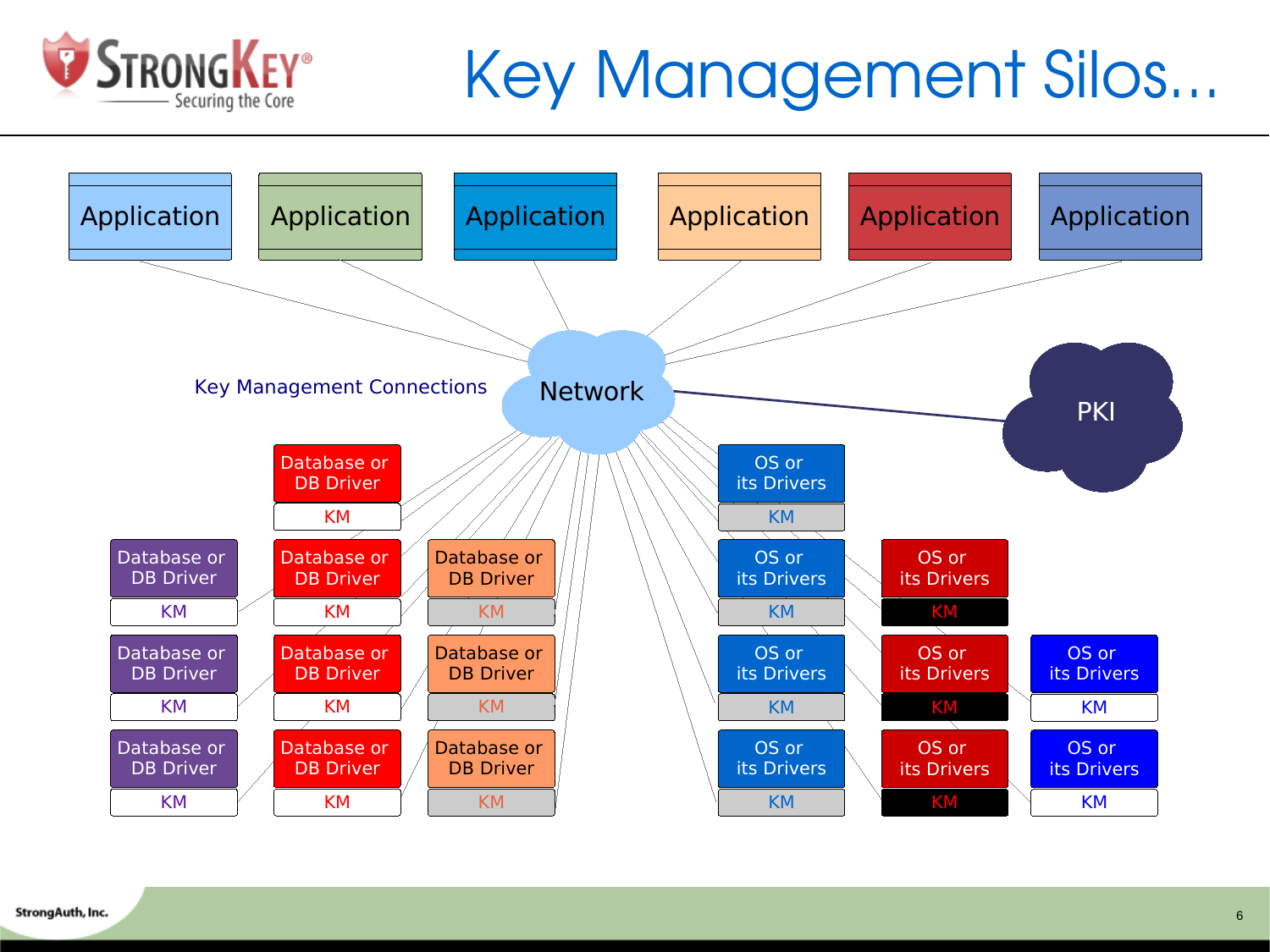

#### ....or KM Harmony?

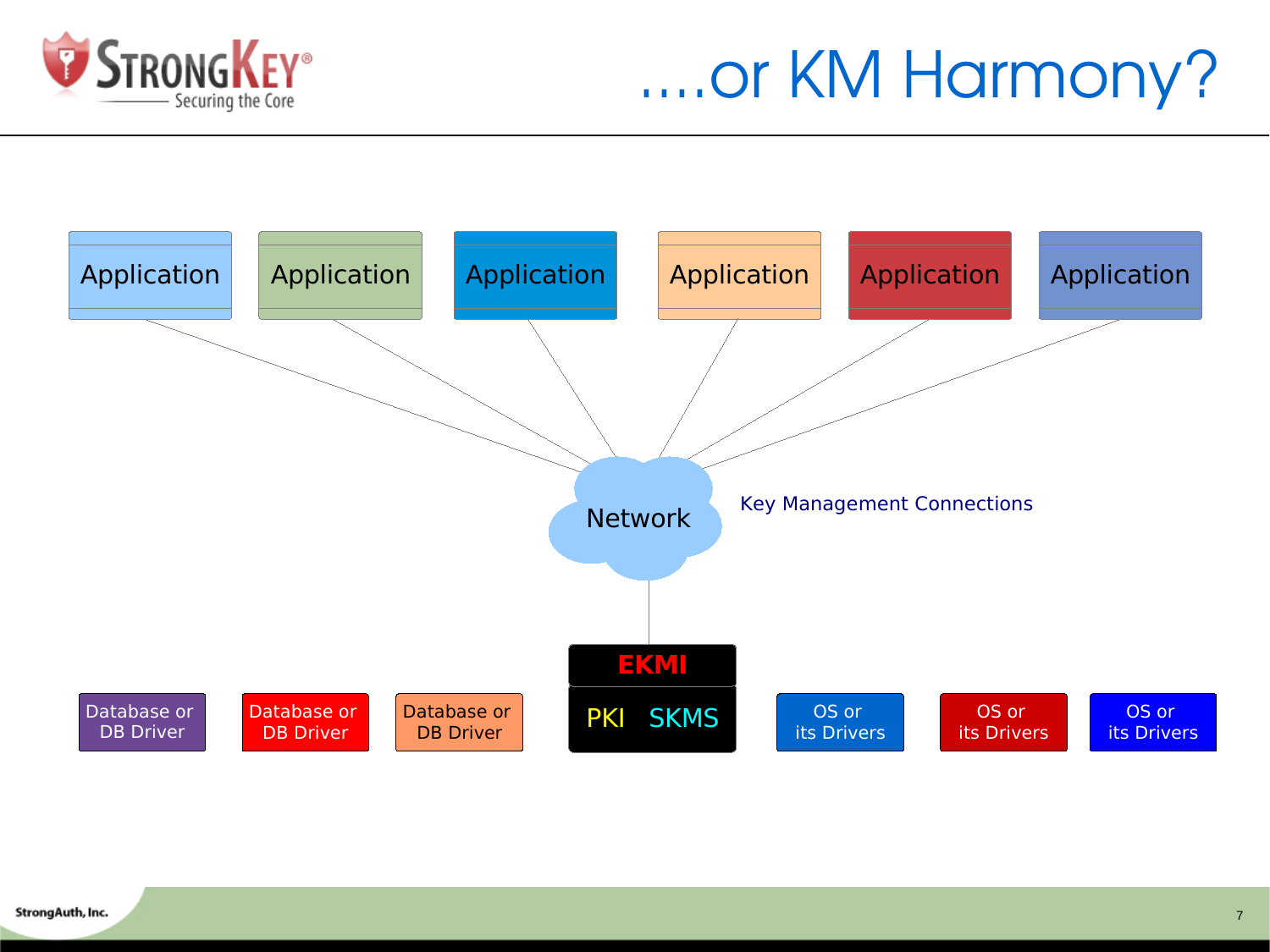

- An Enterprise Key Management Infrastructure is "A collection of technology, policies and procedures for managing *all* cryptographic keys in the enterprise"
	- A single place to define key-management policy for symmetric and asymmetric (PK) keys
	- Standard protocols for key-management services
	- Operating System, Database & Application independent
	- Scalable for any size enterprise
	- Highly-available (works even during network failures)
	- Extremely secure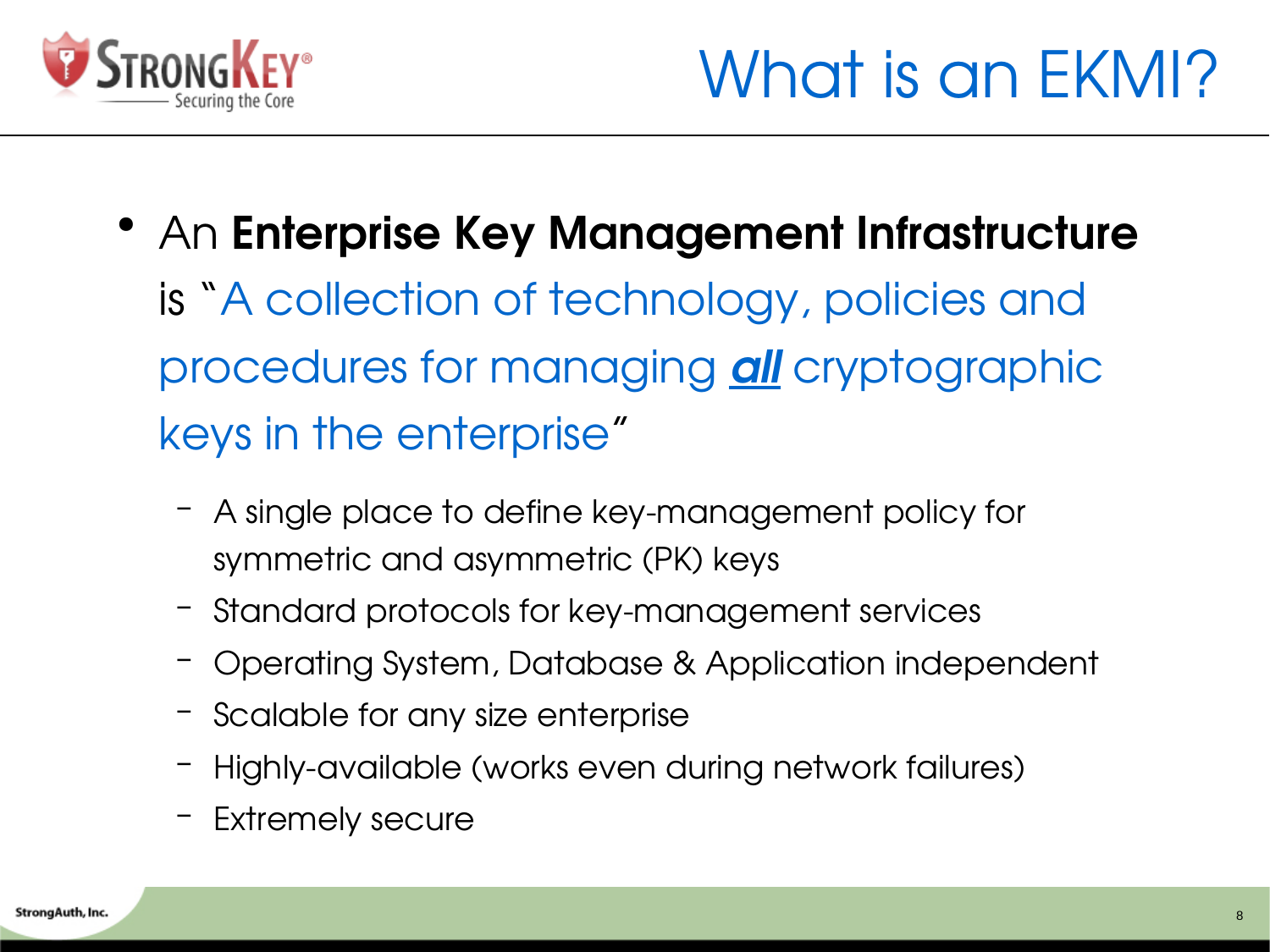

EKMI Architecture

- Public Key Infrastructure
	- Traditional asymmetric keymanagement and X.509 certificates
	- For strong-authentication and secure key-transport in symmetric key-management
- Symmetric Key Management System (2 parts)
	- Symmetric Key Services (SKS) server
		- For key-generation, escrow and recovery
	- Symmetric Key Client Library (SKCL)
		- For integrating applications to use the SKS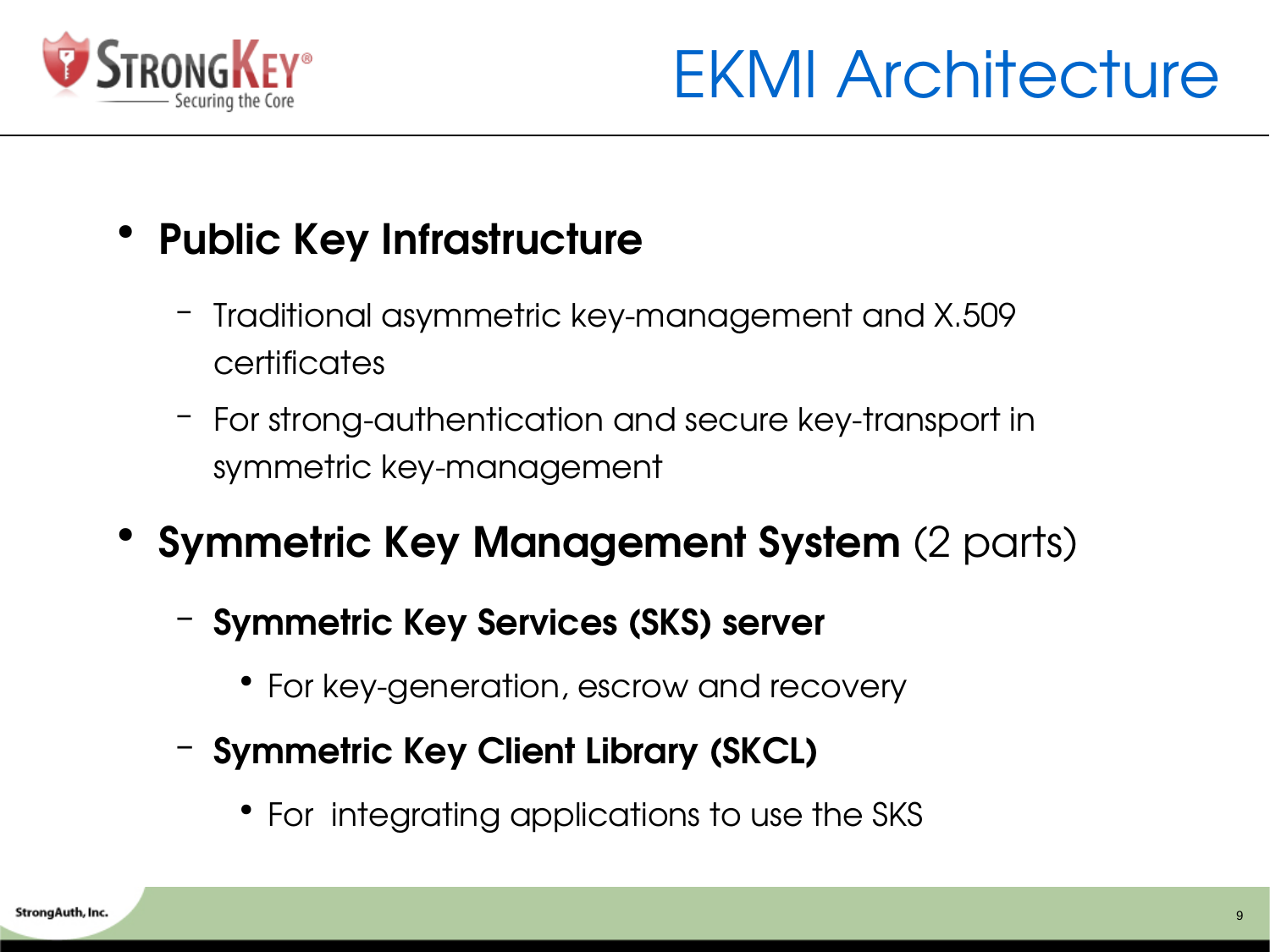

## SKMS – The big picture



Client Server

- 1. Client Application makes a request for a symmetric key
- 2. SKCL makes a digitally signed request to the SKS
- 3. SKS verifies SKCL request, generates, encrypts, digitally signs & escrows key in DB
- 4. Cryptographic HSM provides security for RSA Signing & Encryption keys of SKS
- 5. SKS responds to SKCL with signed and encrypted symmetric key
- 6. SKCL verifies response, decrypts key and hands it to the Client Application
- 7. Native (non-Java) applications make requests through Java Native Interface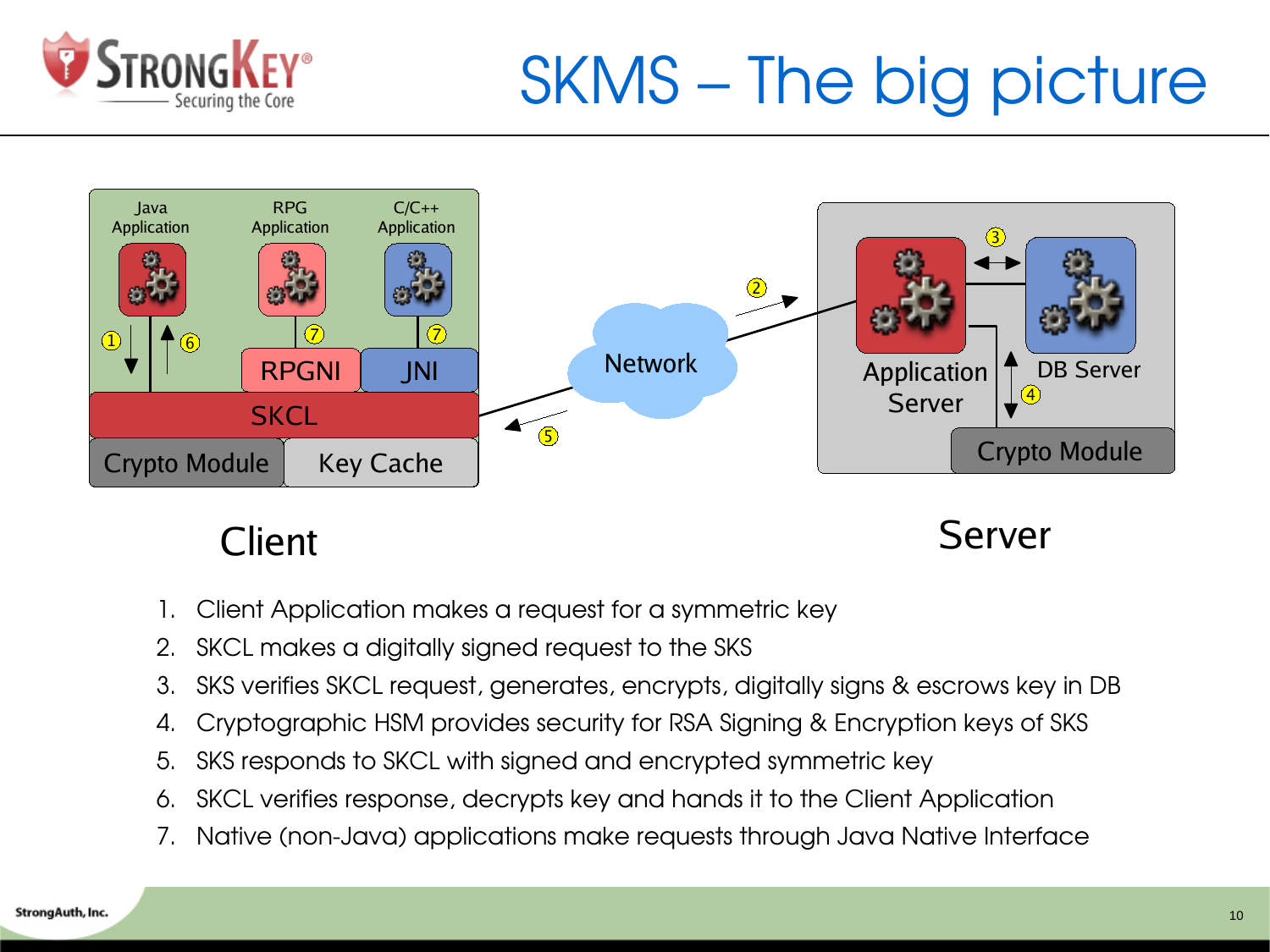

- SKS contains all symmetric encryption keys
- Generates, escrows and retrieves keys
- ACLs authorizing access to encryption keys
- Central policy for symmetric keys:
	- Key-size, key-type, key-lifetime, etc.
- Accepts SKSML protocol requests
- Functions like a DNS-server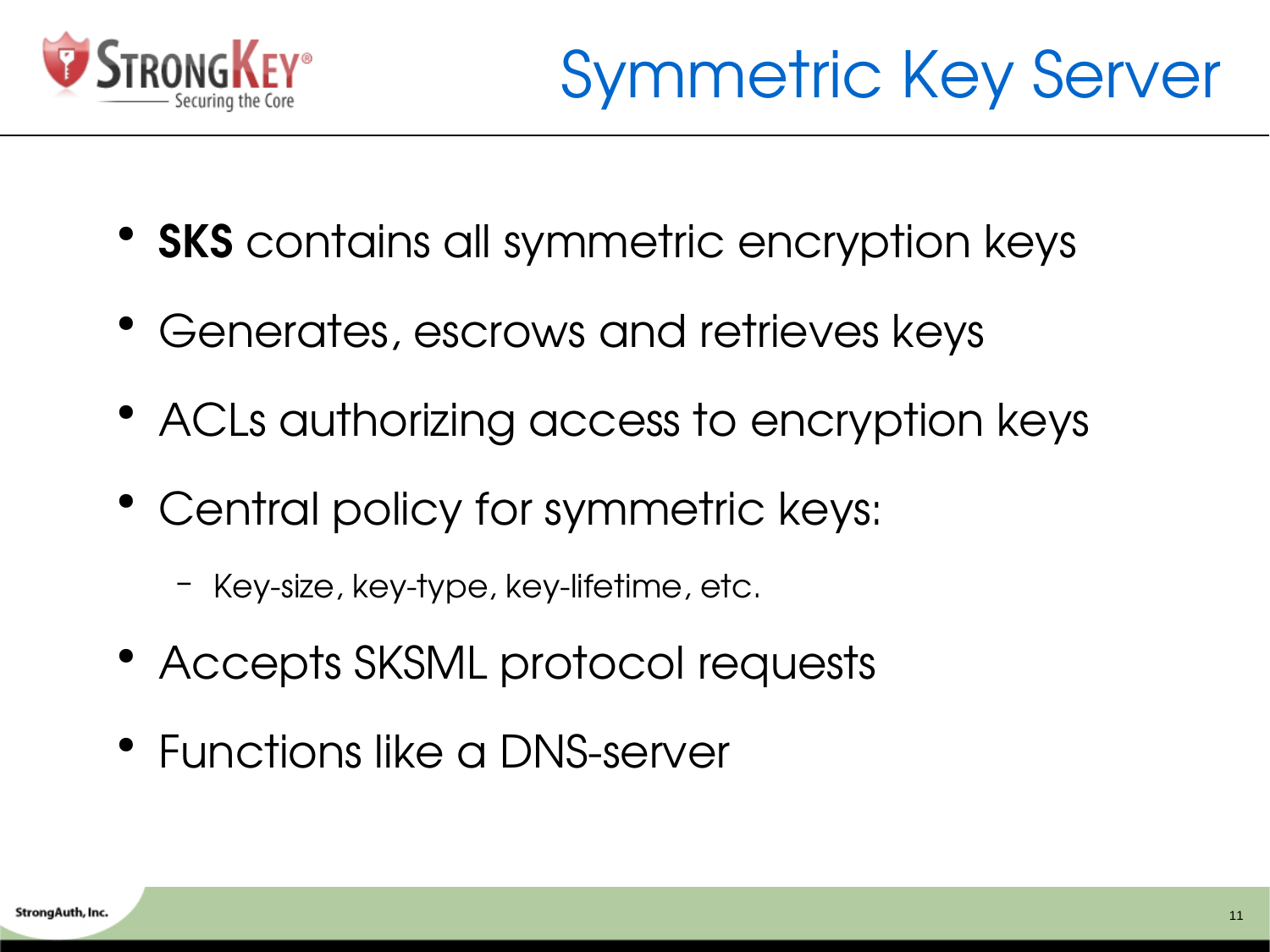



- Symmetric Key Client Library communicates with Symmetric Key Server
- Requests (new or existing) symmetric keys
- Caches keys locally, per key-cache policy
- Encrypts & Decrypts data, per key-use policy
	- Currently supports 3DES, AES-128, AES-192 & AES-256
- Makes SKSML requests
- Functions like DNS-client library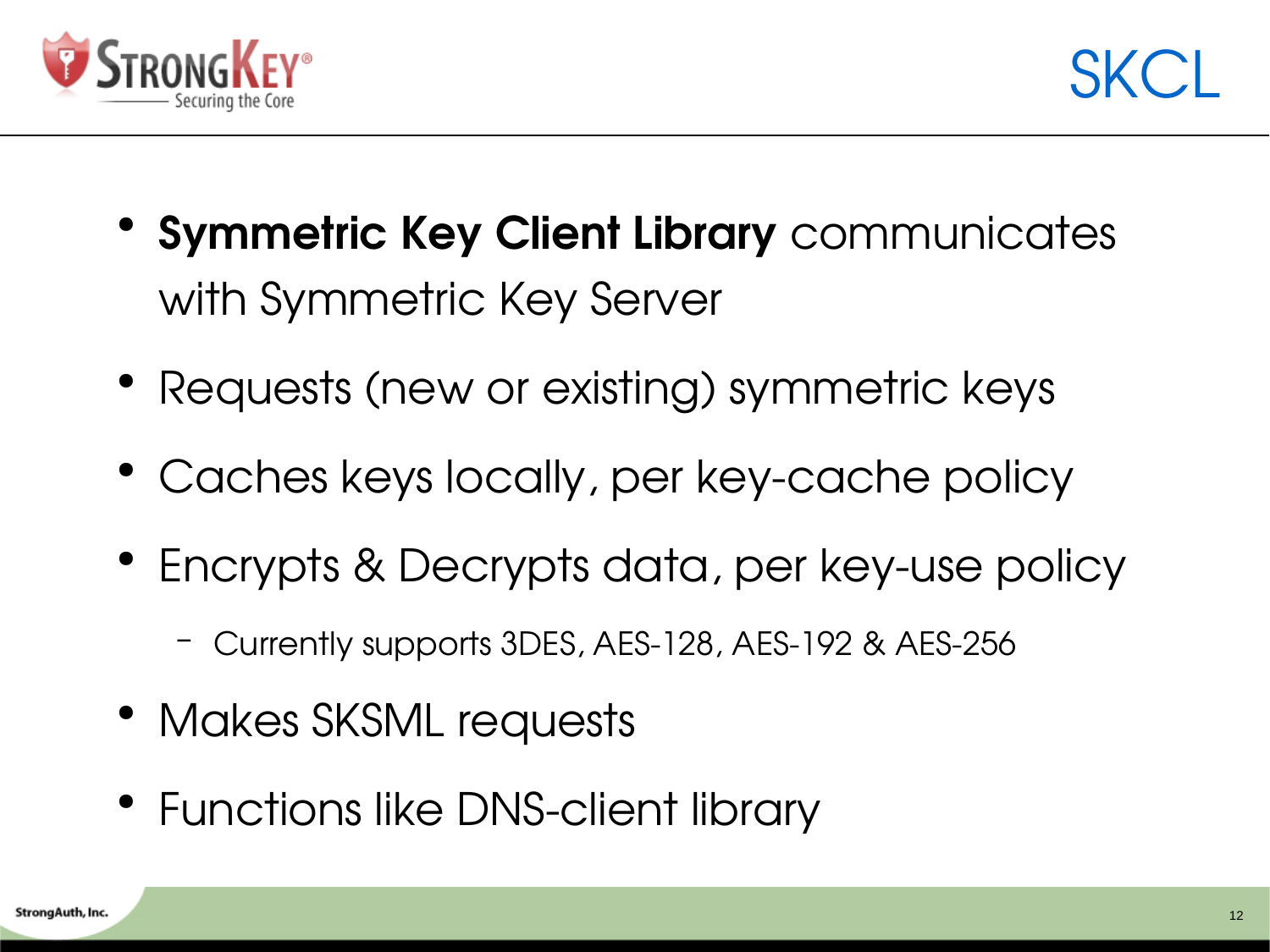

SKSML Protocol

- XML-based protocol for
	- Requesting new symmetric key(s) from SKS server, when
		- Encrypting new information, or
		- Rotating symmetric keys for existing ciphertext
	- Requesting existing symmetric key(s) from SKS server for decrypting previously encrypted ciphertext
	- Requesting key-cache-policy information for client
- Why XML and not ASN.1?
- Being submitted to OASIS EKMI-TC for potential standardization on royalty-free basis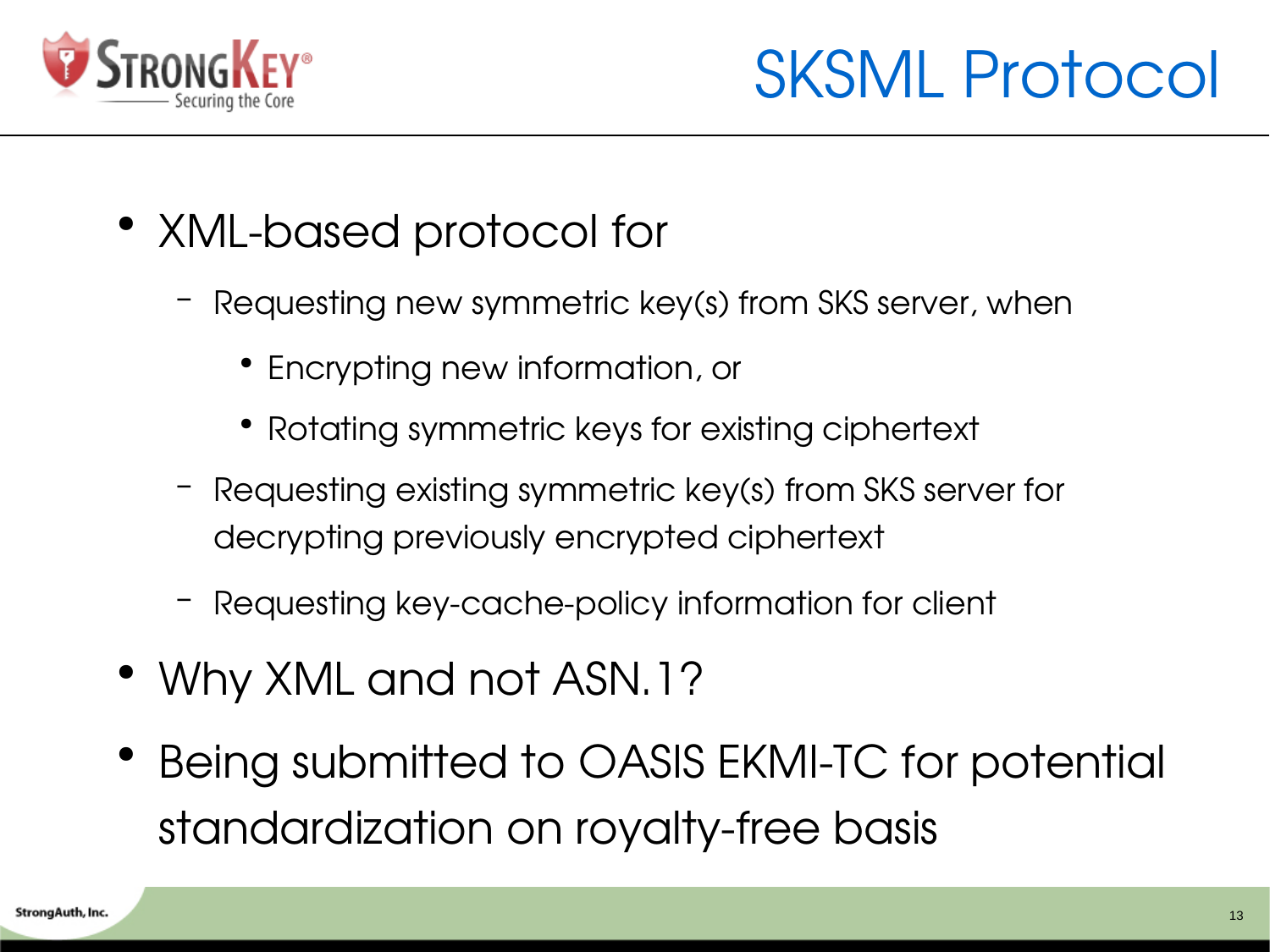

<symkey:SymkeyRequest

xmlns:symkey="http://www.strongauth.com/2006/01/symkey">

<gkid>0-0</gkid>

</symkey:SymkeyRequest>

- Global Key ID
	- Concatenation of "Server ID" "Key ID"
	- 0-0 is a request for a new symmetric key
- No need for
	- Requester ID or authentication; request is digitally signed inside SOAP header
	- Key information; policy is embedded in the symmetric key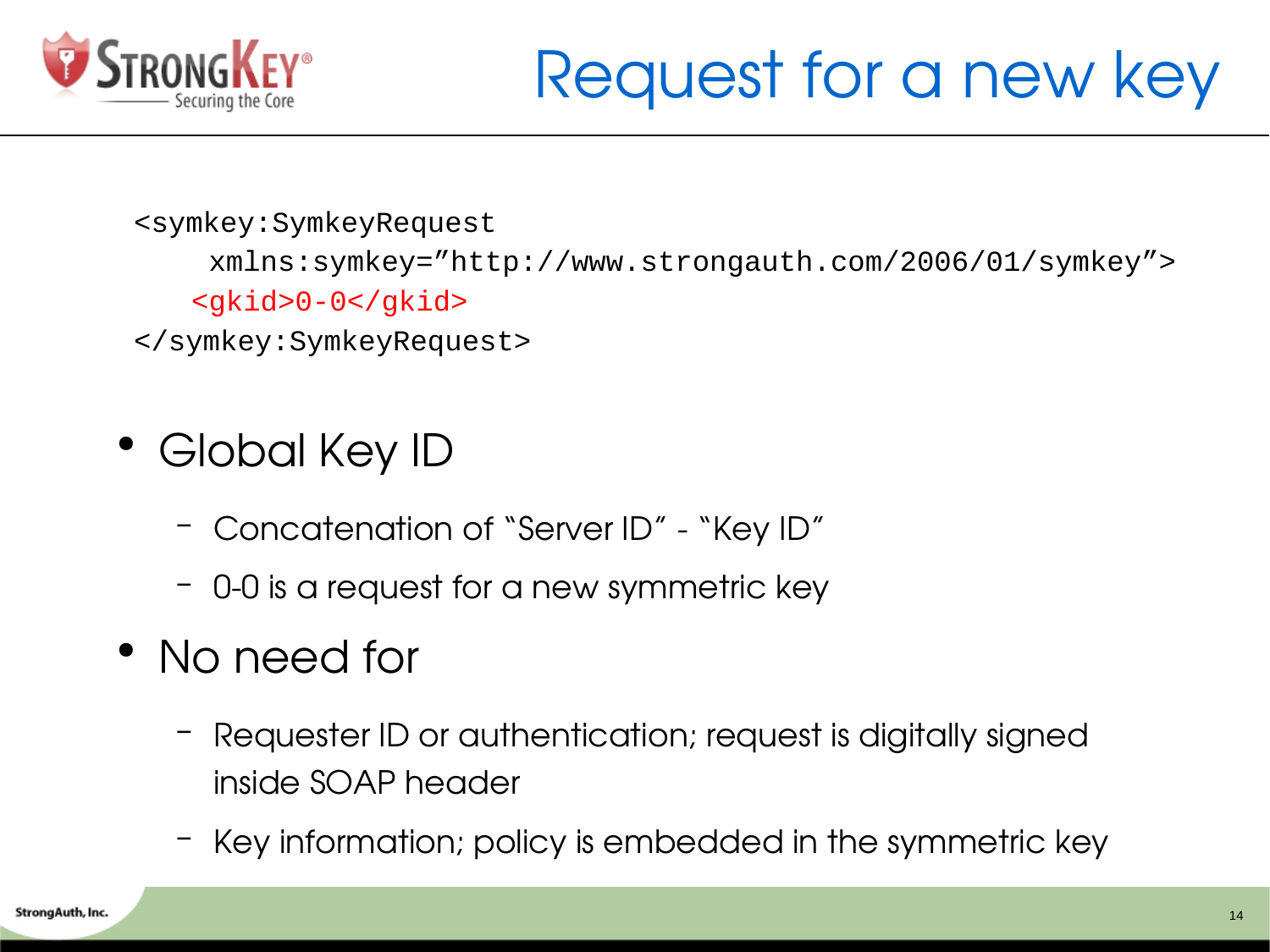

```
<symkey:SymkeyRequest
```

```
xmlns:symkey="http://www.strongauth.com/2006/01/symkey">
<gkid>1-234</gkid>
```

```
</symkey:SymkeyRequest>
```
- Requester must have authorization for 1-234
- Authorization can be granted based on keys generated based on requests by
	- A single client
	- A group of clients
	- All clients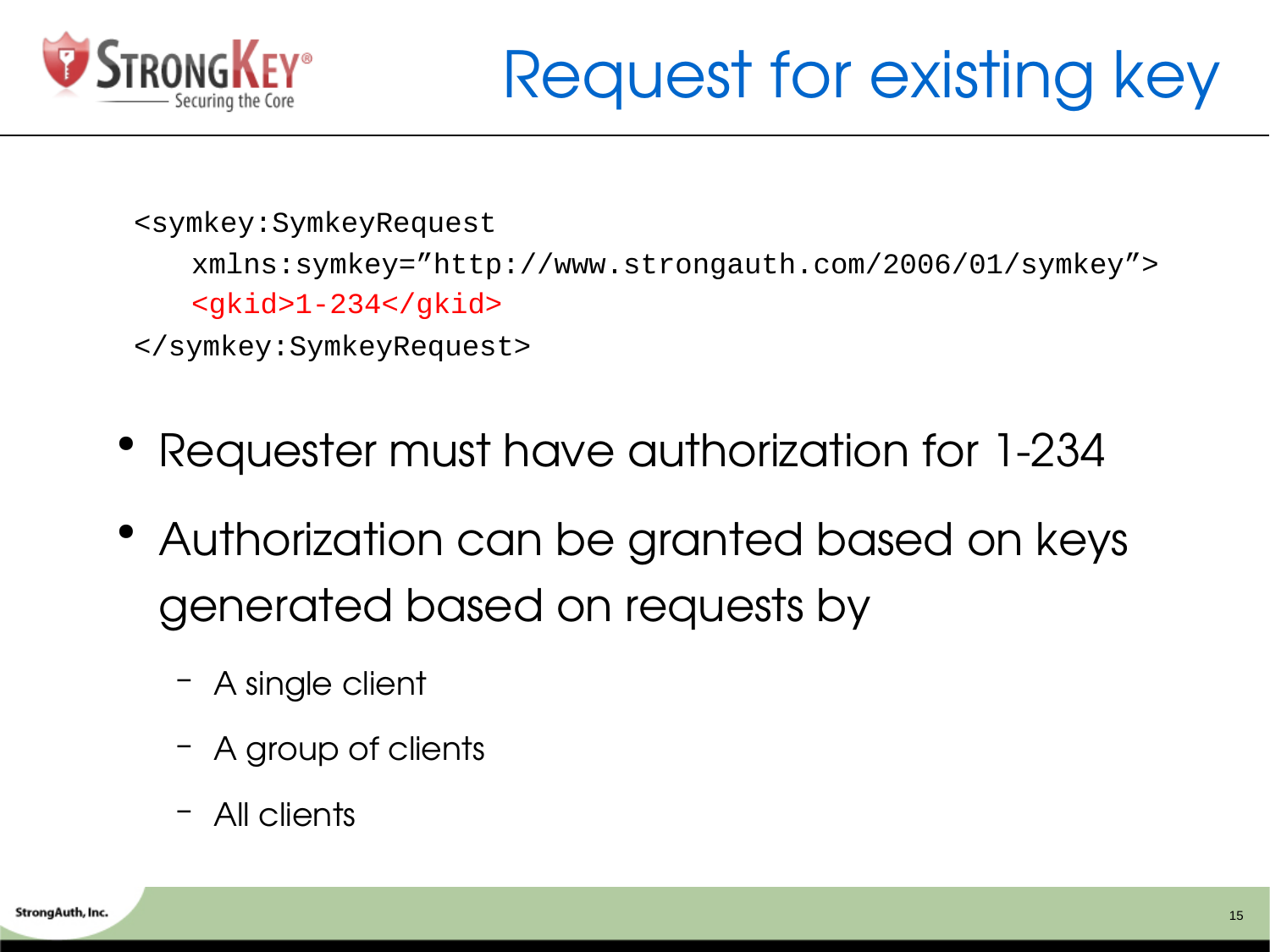

### Symmetric Key Response

```
<xenc:EncryptedKey xmlns:xenc="http://www.w3.org/2001/04/xmlenc#"
    xmlns:ds="http://www.w3.org/2000/09/xmldsig#"
    xmlns:symkey="http://www.strongauth.com/2006/01/symkey#">
     <ds:KeyInfo>
          <ds:KeyName>2-2</ds:KeyName>
     </ds:KeyInfo>
     <xenc:CipherData>
          <xenc:CipherValue>CKd4hXZkFGXagTaSPXfOzGgmRVQDik377GZ8hbXfL/
          XxyzynxGRCS1QUusbgSBqXqjq8goRLcb6lrDtyM+q3MeWIv0/BAoZyUJrGGf
          lSJ7OqVwH1vClmhrMfqPmPTWlvBznsPJeG9ICb/kPNFQEFyn8Y8pRnbgc38
         XkMl7uPWAo=</xenc:CipherValue>
     </xenc:CipherData>
     <xenc:EncryptionProperties>
          <xenc:EncryptionProperty>
          <symkey:KeyUsePolicy>
               <symkey:pid>4</symkey:pid>
               <symkey:name>DES-EDE KeyUsePolicy</symkey:name>
               <symkey:start_date>1969-12-31 16:00:00.0</symkey:start_date>
               <symkey:end_date>1969-12-31 16:00:00.0</symkey:end_date>
               <symkey:duration>0</symkey:duration>
               <symkey:tx_allowed>10</symkey:tx_allowed>
               <symkey:policy_type>Tx</symkey:policy_type>
               <symkey:algorithm>
                    http://www.w3.org/2001/04/xmlenc#tripledes-cbc</symkey:algorithm>
               <symkey:keysize>192</symkey:keysize>
               <symkey:status>Active</symkey:status>
          </symkey:KeyUsePolicy>
          </xenc:EncryptionProperty>
     </xenc:EncryptionProperties>
</xenc:EncryptedKey>
```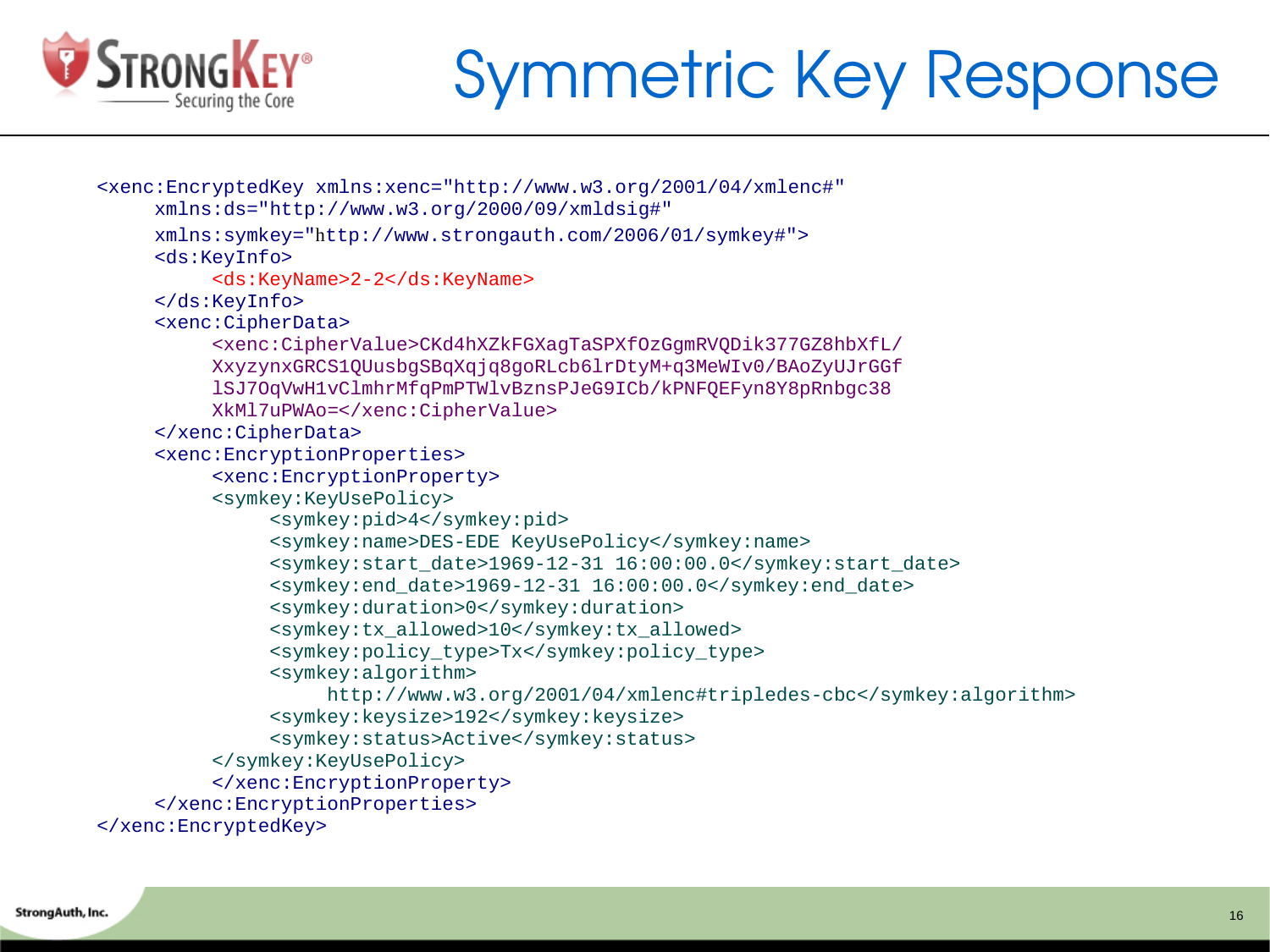

## Symmetric Key Fault

```
<SOAP-ENV:Envelope xmlns:SOAP-ENV="http://schemas.xmlsoap.org/soap/envelope/">
<SOAP-ENV:Header>
    ERROR: Other error reported; please review logs for details
    Server error message is: No authorization to request this key: 2-2;
    if you believe this response is an error, please contact your Security Officer
</SOAP-ENV:Header>
<SOAP-ENV:Body xmlns:wsu=
     "http://docs.oasis-open.org/wss/2004/01/oasis-200401-wss-wssecurity-utility-1.0.xsd"
    wsu:Id="XWSSGID-11546444952951942616024">
     <SOAP-ENV:Fault>
    <faultcode xmlns:skf="http://www.strongauth.com/2006/01/symkey#SymkeyFault">
          skf:SymkeyFault
     </faultcode>
    <faultstring>symkey.sks.msg.severe.0085</faultstring>
     <detail>
          <EndEntity>
               <EEID>2</EEID>
               <DN>O=StrongAuth Inc,OU=For DEMO Use Only,CN=POS Register 222,UID=2</DN>
               <Status>Active</Status>
          </EndEntity>
          <Request>
               <RID>3</RID>
               <GKID>2-2</GKID>
               <Timestamp>2006-08-03 15:34:55.0</Timestamp>
               <Disposition>Failed</Disposition>
          </Request>
     </detail>
    </SOAP-ENV:Fault>
</SOAP-ENV:Body>
</SOAP-ENV:Envelope>
```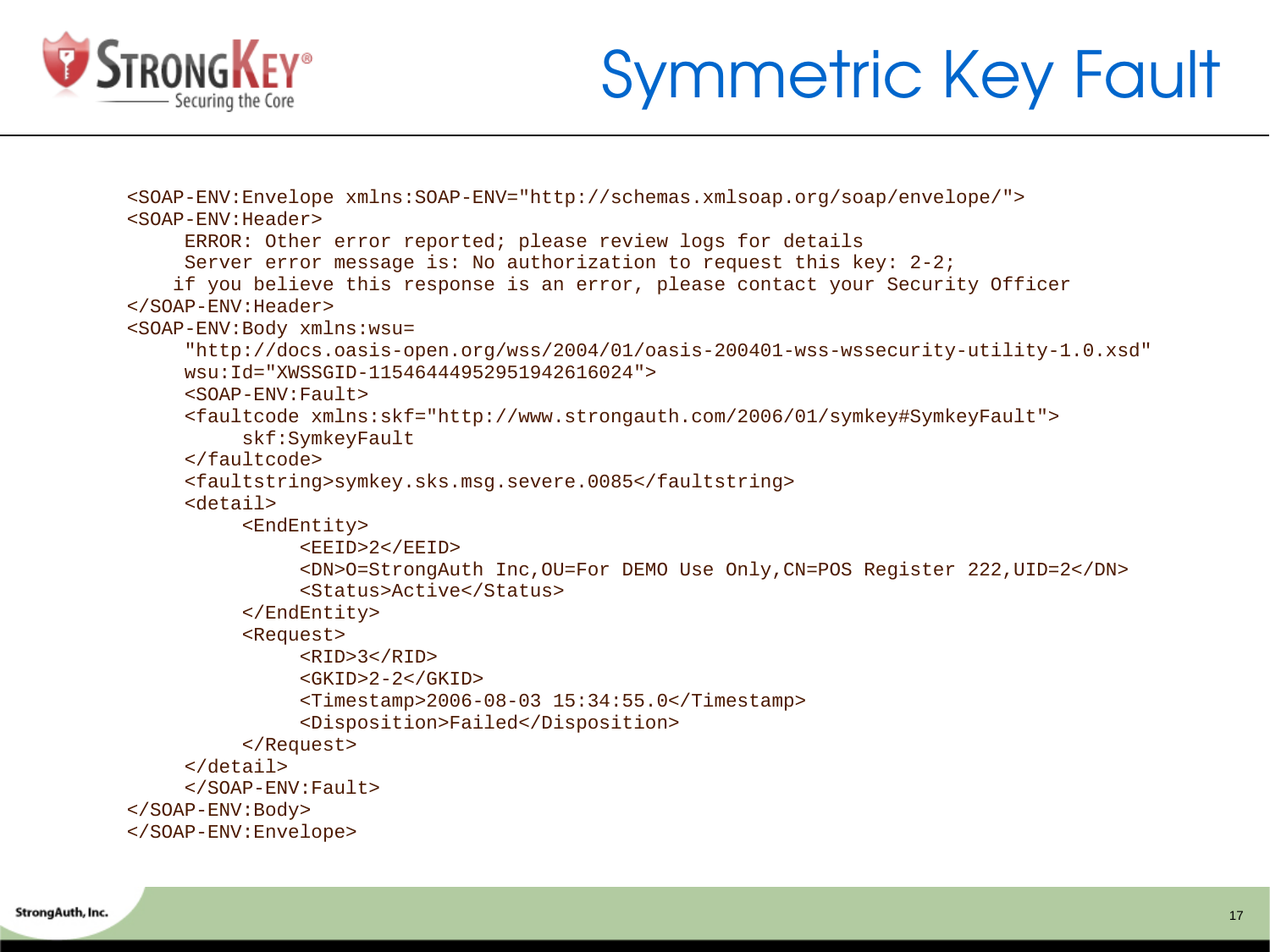

<kcpr:KCPRequest xmlns:kcpr= "http://www.strongauth.com/2006/01/symkey#KCPRequest"/>

• No need for authentication of requester, since request is digitally signed inside SOAP header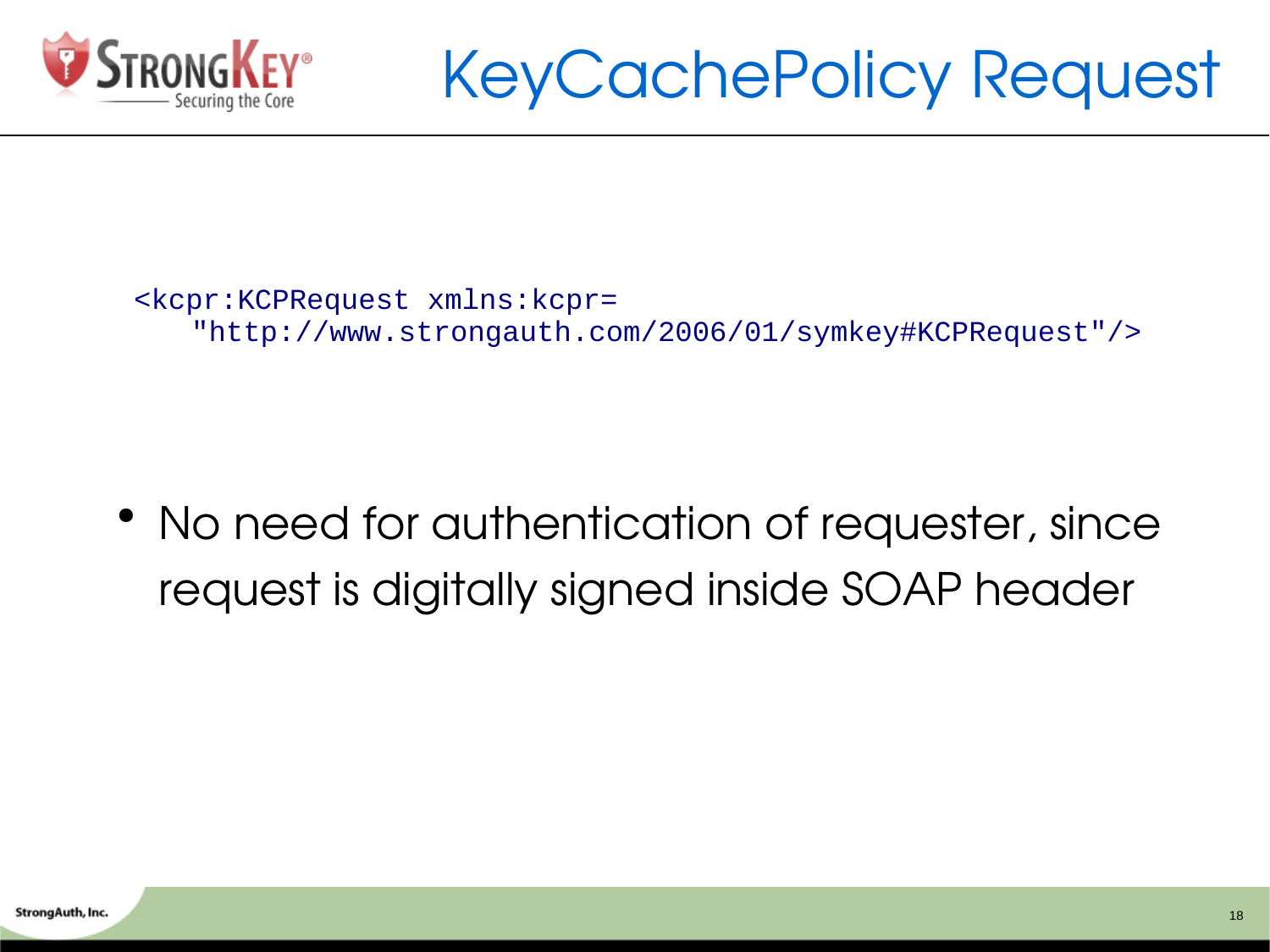

#### KCP Response

#### <kcp:KeyCachePolicy

- xmlns:kcp=["http://www.strongauth.com/2006/01/symkey#KeyCachePolicy](http://www.strongauth.com/2006/01/symkey%22%20%5Cl%20%22eyCachePolicy)"> <kcp:kcpid>2</kcp:kcpid>
- <kcp:name>Active KeyCachePolicy for all devices</kcp:name>
- <kcp:description>A description for KCPID 2</kcp:description>
- $\kappa$ cp:start date>2006-08-02 11:49:13.0</kcp:start date>
- <kcp:end\_date>2010-10-12 12:31:35.0</kcp:end\_date>
- <kcp:maxnewkeys>0</kcp:maxnewkeys>
- <kcp:maxnewdays>0</kcp:maxnewdays>
- <kcp:maxusedkeys>5</kcp:maxusedkeys>
- <kcp:maxuseddays>60</kcp:maxuseddays>
- <kcp:usefirst>Cache</kcp:usefirst>
- <kcp:status>Active</kcp:status>
- </kcp:KeyCachePolicy>
	- Like everything else, the response is digitally signed by the server inside the SOAP response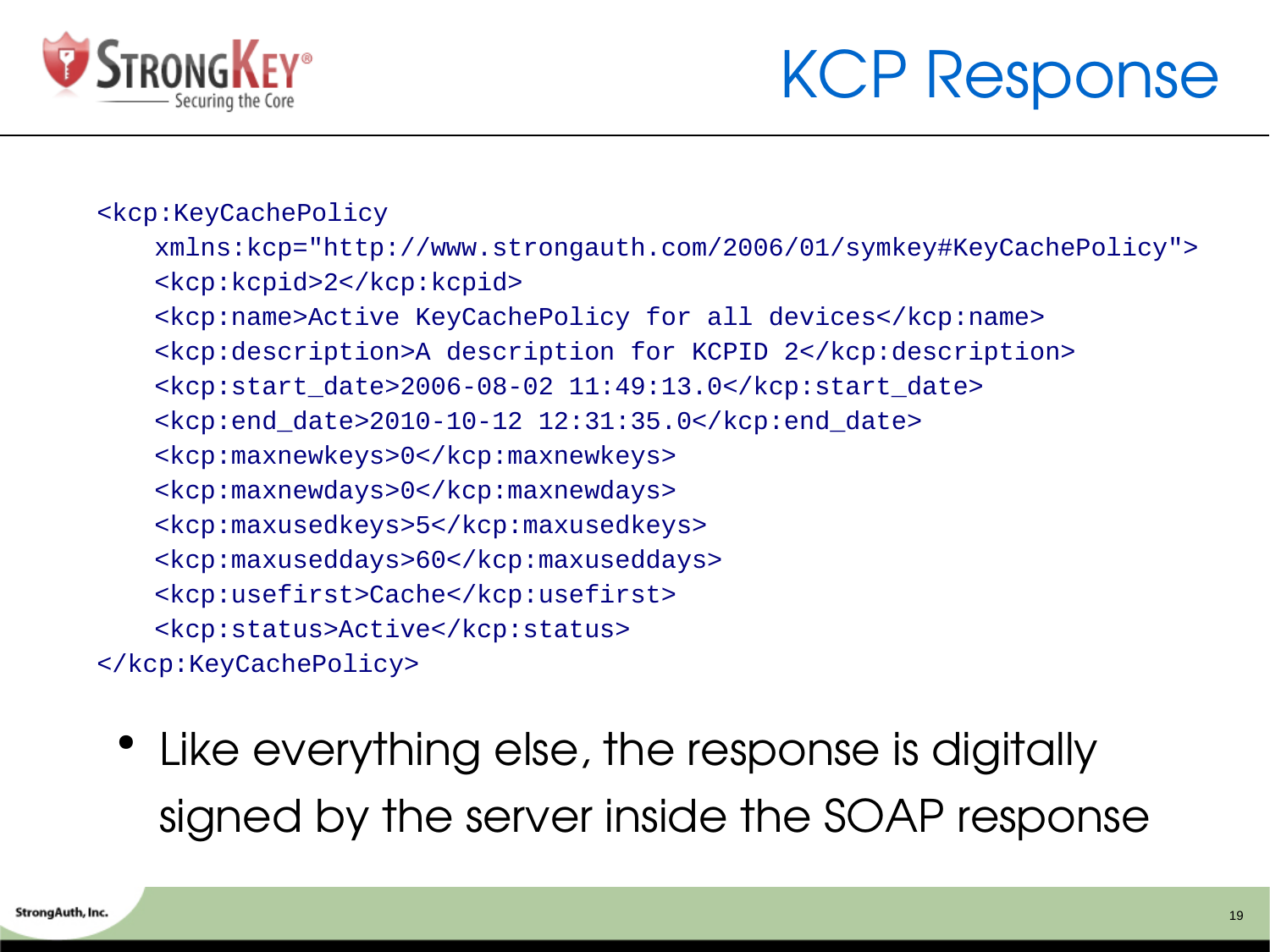



- Symmetric keys are encrypted with SKS server's RSA public-key for secure storage
- Client requests are digitally signed (RSA)
- Server responses are digitally signed (RSA) and encrypted (RSA)
- All database records are digitally signed (RSA) when stored, and verified when accessed – including history logs – for message integrity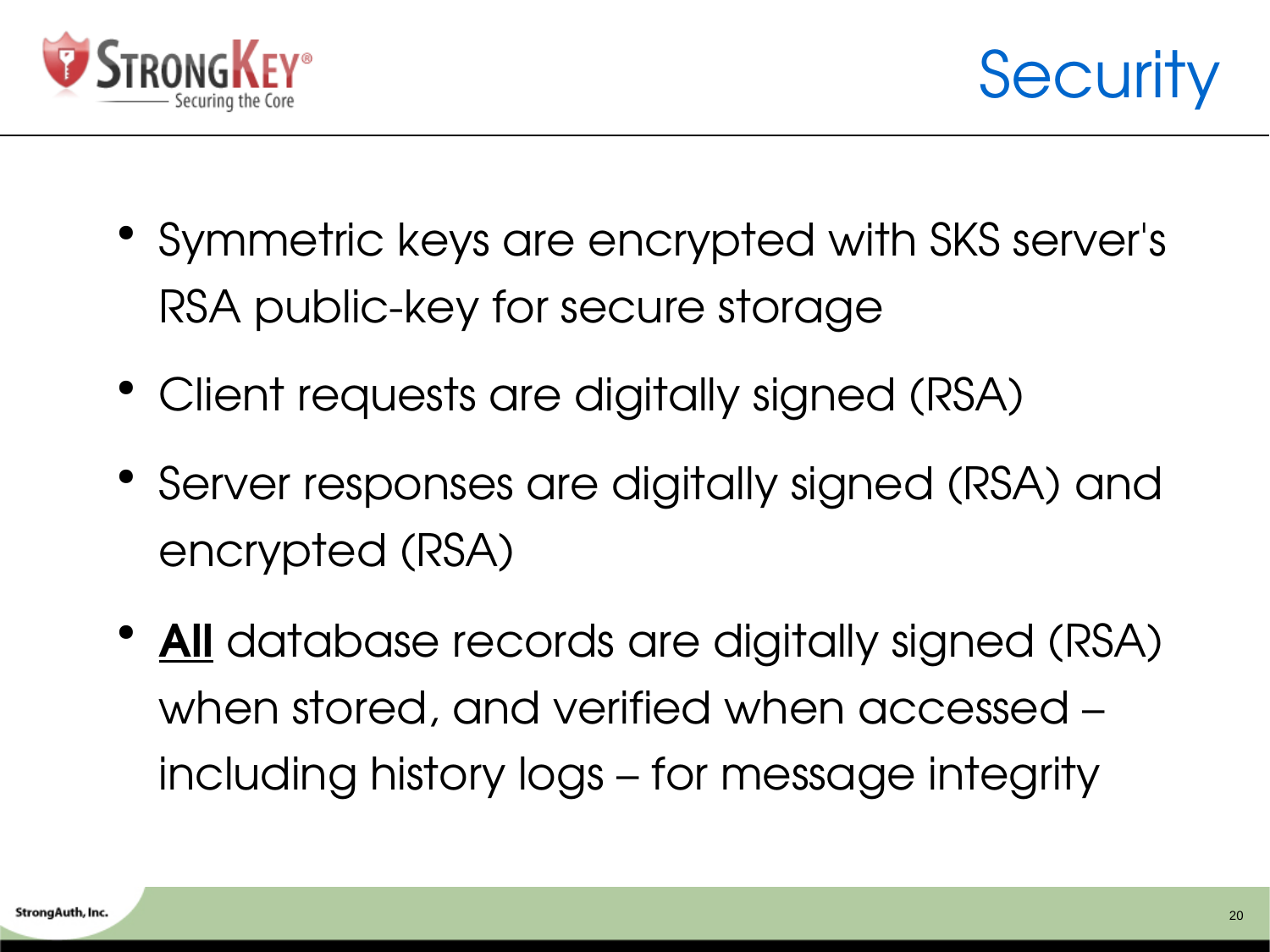



- SKS server and SKCL are open-source (LGPL)
- Client-Server protocol will go through standards process
- Java-based J2EE application; currently runs on Windows, Linux, Solaris, OS/400
- Relational DB for storage; MySQL, Oracle, DB2, SQL Server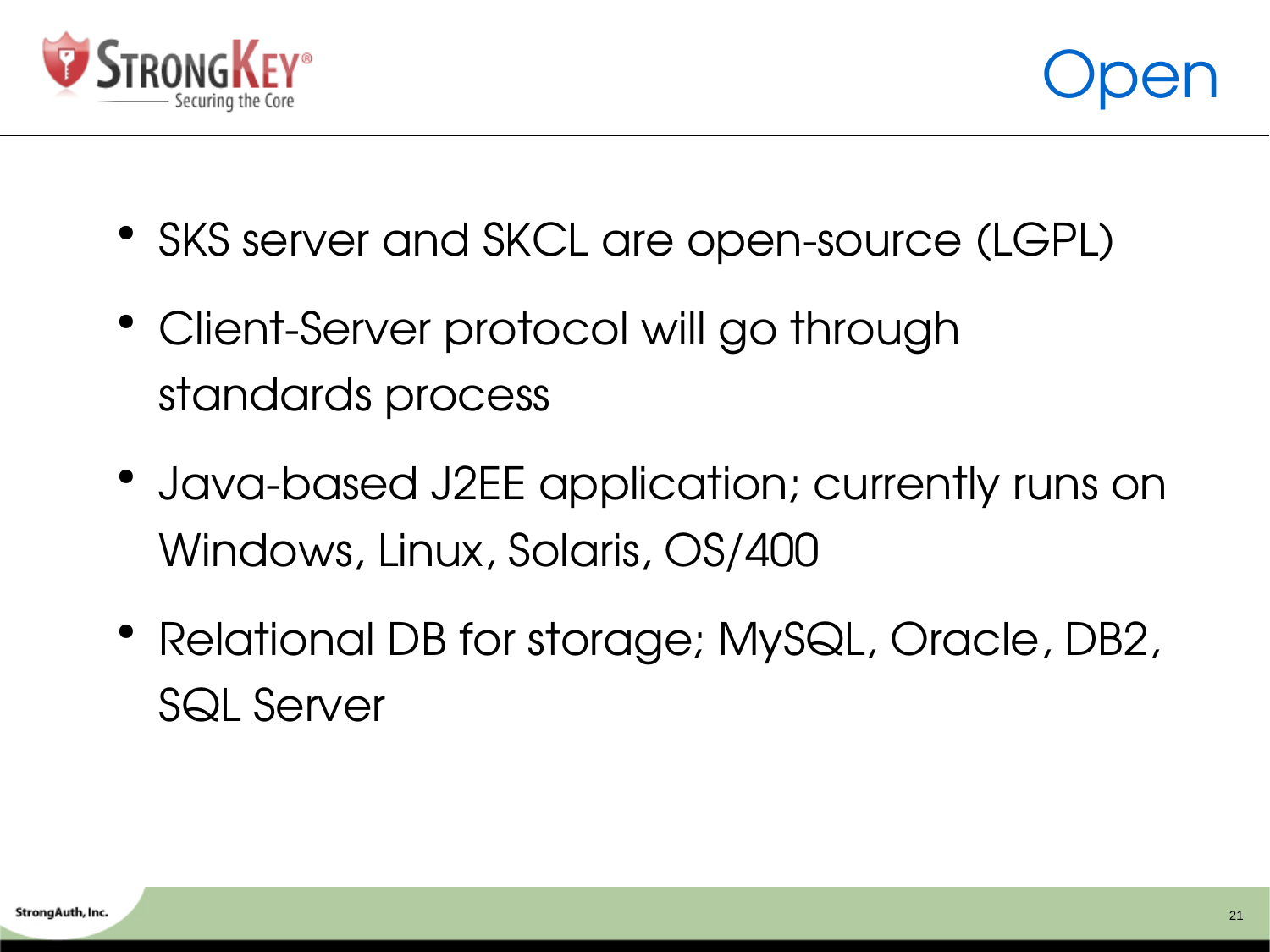

- 1. Establish a PKI (or procure managed service)
- 2. Build SKMS (or procure managed service)
- 3. Train developers for SKCL integration
- 4. Integrate application(s) with SKCL
- 5. Deploy modified application and SKCL
- 6. Issue digital certificates to clients and servers
- 7. Configure encryption policies
- 8. Turn service on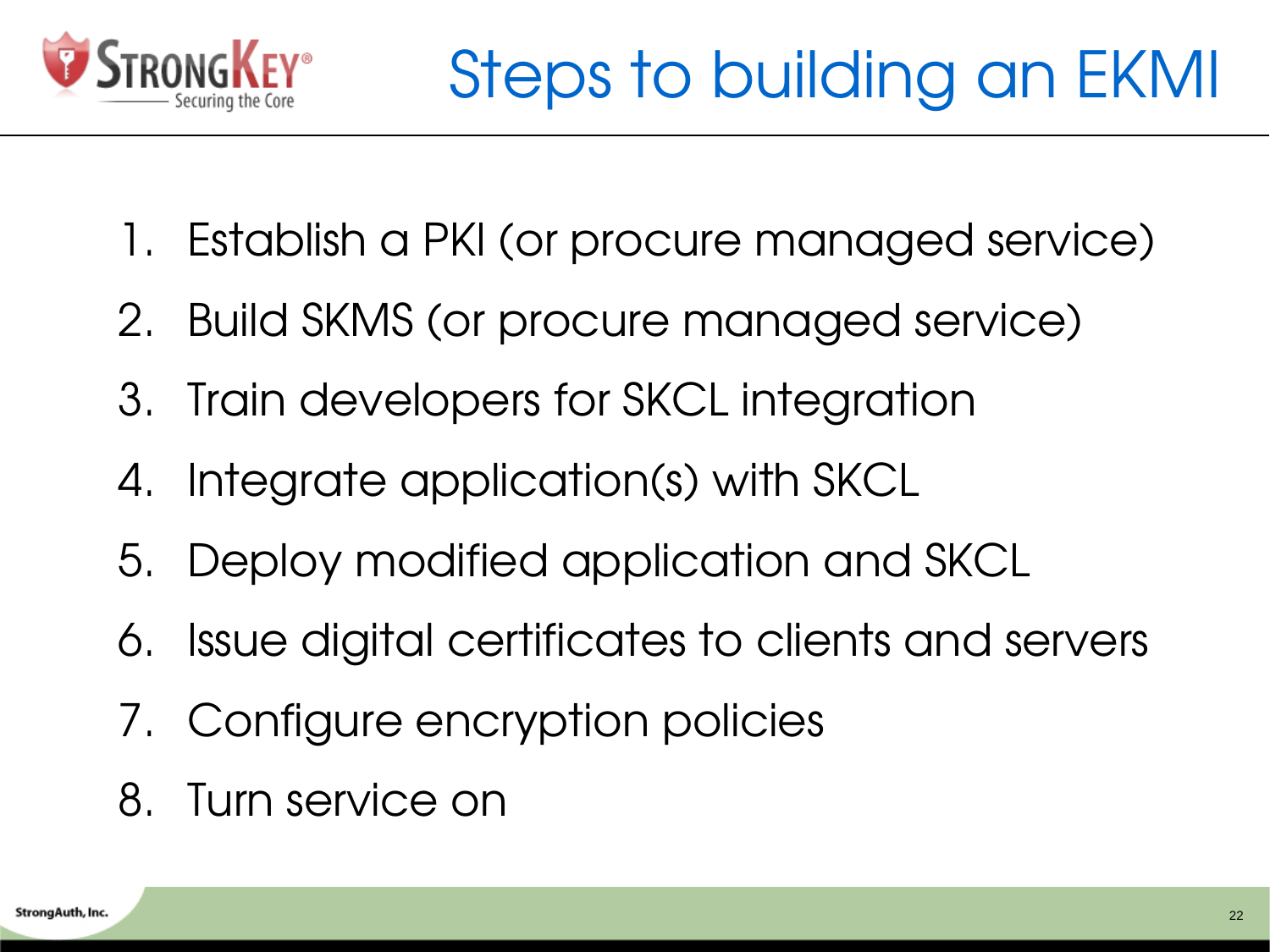

- $\bullet$  PKI + SKMS = EKMI
- Managing two infrastructures distinctly until convergence
- Reconciling ASN and XML
	- Will the complexity of ASN slow down convergence of the two key management infrastructures?
- Simplifying key-management
	- Encryption is here to stay and will become pervasive
	- Future of information management depends on maintaining information integrity and the infrastructure on which it works